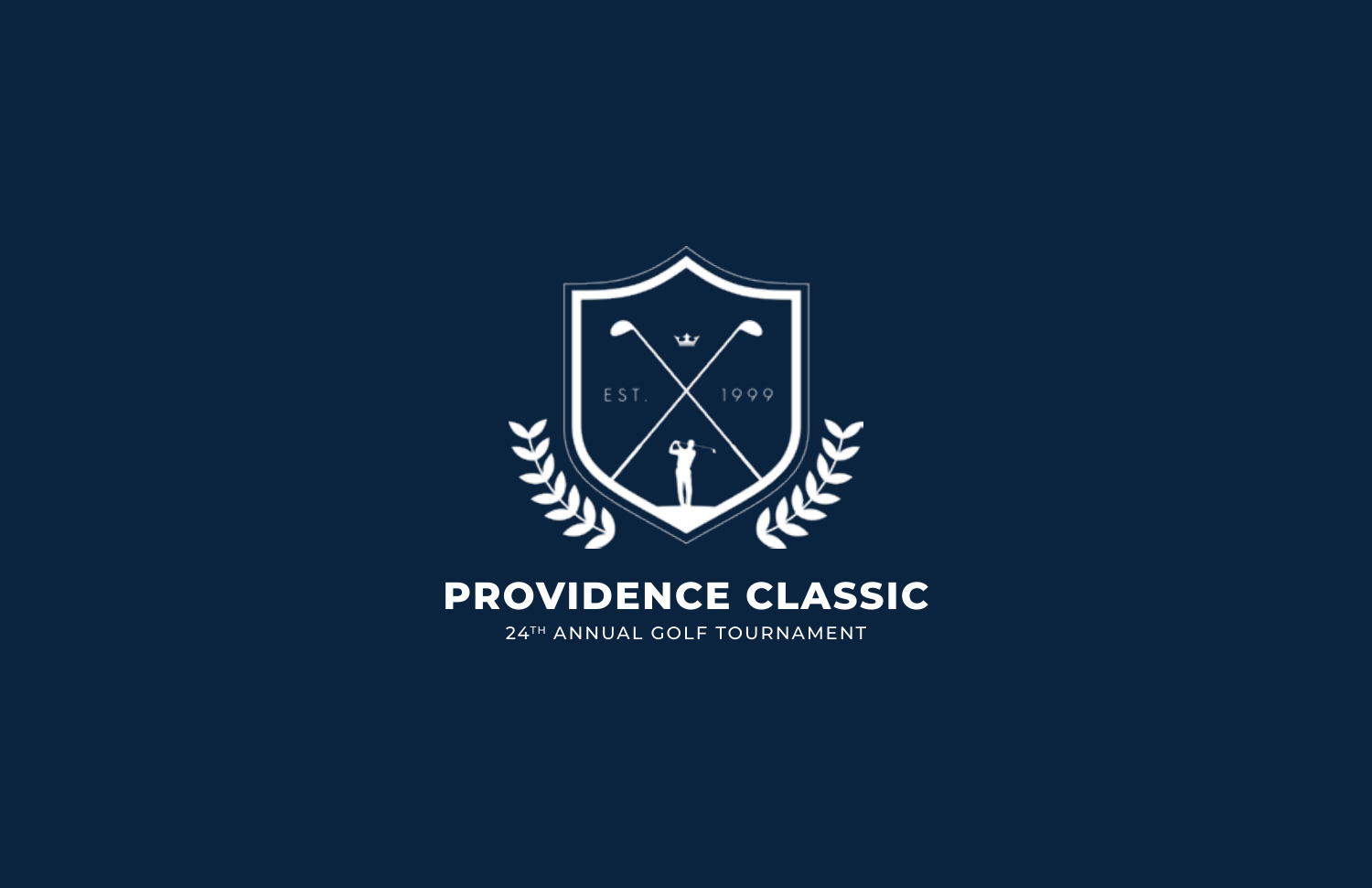**Tuesday, June 14, 2022** will be the 24th Annual Providence Golf Classic! As always, this event promises delicious food, fabulous silent auction prizes, and an afternoon of golf on Quarry Oaks' scenic and challenging course. This annual event is often sold-out as golfers enjoy connecting with Providence and having their skills put to the test.

Your support will be monumental in helping us surpass our 2021 tournament total, propelling us towards our goal of becoming one of Canada's foremost Christian universities that offers Christcentred education, strong community, and academic excellence.

The Providence Classic has been an important means of support to Providence students. Last year alone the tournament raised over \$70,000 to support more than 70 students through scholarships and bursaries.

**YOU**, our partners, have the opportunity to help Providence continue providing an outstanding experience to students both today and tomorrow. By supporting the 24th Annual Providence Golf Classic, you are helping us develop leaders who are sought after to serve churches and communities. Our students are difference-makers and your involvement can be transformative for our students and for the world in which they serve.

Funds raised through the tournament will support our students by contributing to the **Providence Fund**. Your support of the Providence Fund makes the student experience possible, as tuition does not cover the full cost of a Providence education. From student scholarships, to activities in and out of the classroom, to the provision of top-tier staff and faculty, the Providence Fund powers the mission of Providence.



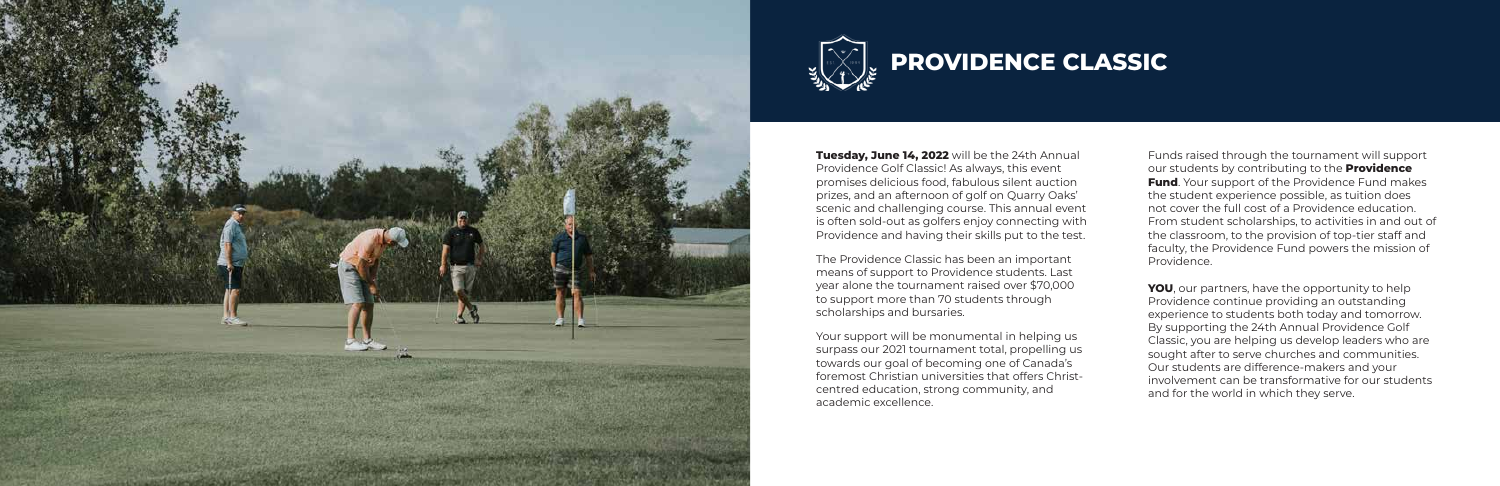#### **TITLE SPONSORSHIP \$5000**

- • 8 complimentary golfer registrations
- Recognition on sponsorship sign at Hole 1 tee box
- Recognition on sponsorship sign at course entrance
- • Acknowledgement of sponsorship on Providence's social media platforms
- • Company logo on all 18 hole flags (if agreeing to a 3-year Title Sponsor commitment)



- Recognition on large event welcome banner in banquet tent
- A Title Sponsor Thank You plaque
- Acknowledgement in the event program
- • Logo displayed on Providence's website (and linked to company's site), where applicable. Please include an eps logo or high resolution jpg with your application. Exercyption contained a state of the sponsor of the sponsor of the sponsor of the sponsor of the sponsor of the sponsor of the sponsor of the sponsor of the sponsor of the sponsor of the sponsor of the sponsor of the spons









Registration includes 18 holes of golf with a power cart, lunch on the course, and take-home dinner!

# **WHAT TO EXPECT**

We look forward to hosting a tee-time tournament again this year! You will be contacted near the event date regarding your start time.

\* Times and details subject to change due to the changing restrictions of the COVID-19 pandemic.

For updates, check out **Prov.ca/Golf**

**Alumni Fee** - \$125

**Early Bird Fee** - \$150 Register by May 1, 2022

**Regular Fee** - \$200

*\* Early Bird and Regular Fees include a portion of the fee which qualifies you for a Charitable Tax Receipt.*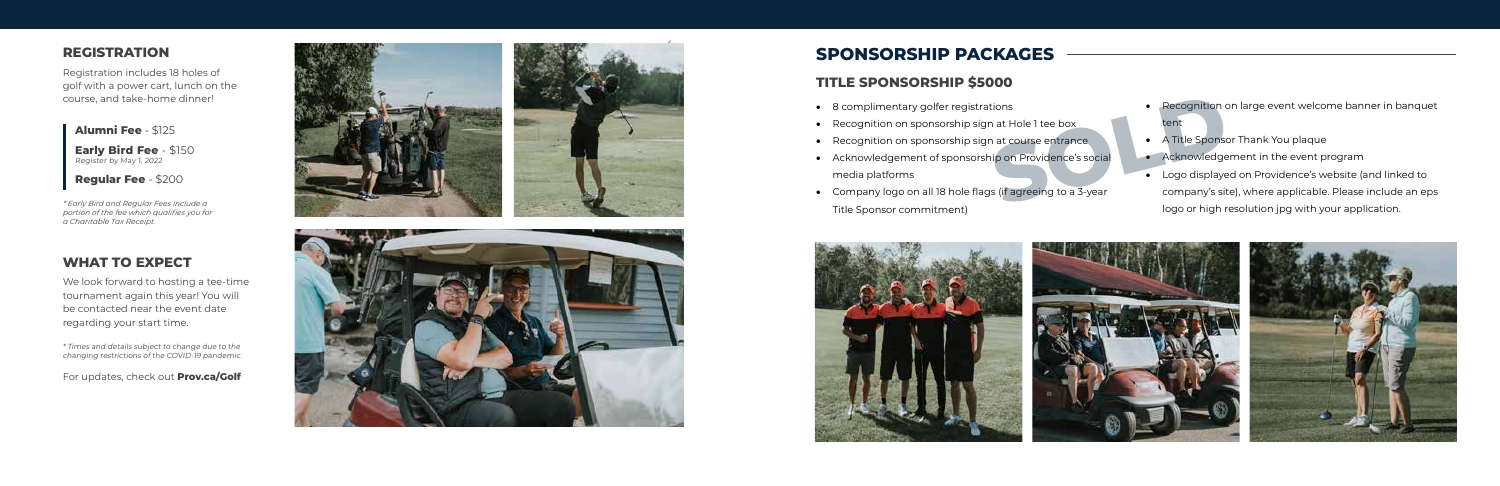#### **GOLD SPONSORSHIP \$2000**

- • 2 complimentary golfer registrations
- • Logo displayed on sponsorship sign at a designated hole
- • Acknowledgement of sponsorship on Providence's website
- • Acknowledgement in the event program

# **CART SPONSORSHIP \$1500**  *(2 AVAILABLE)*

- • Acknowledgement in the event program
- • Logo displayed on Providence's website (and linked to company's site), where applicable. Please include an eps logo or high resolution jpg with your application. cions<br>
SO% of all golf carts used on<br> **COLD COLD COLD**<br>
COMPANY's site<br>
in on Providence's website<br>
Logo or high represents the company's site<br>
logo or high represents the company's site<br>
logo or high represents the compan
- • 2 complimentary golfer registrations
- Recognition on signs placed on 50% of all golf carts used on tournament day
- • Acknowledgement of sponsorship on Providence's website

• Logo displayed on Providence's website (and linked to company's site), where applicable. Please include an eps logo or high resolution jpg with your application.

### **MEAL SPONSORSHIP \$3000**  *(1 AVAILABLE)*

- • 4 complimentary golfer registrations
- Recognition signage by both the food at registration table and at the take-home dinner
- • Acknowledgement of sponsorship on Providence's website
- A Meal Sponsor Thank You plaque
- • Acknowledgement in the event program
- Logo displayed on Providence's website (and linked to company's site), where applicable. Please include an eps logo or high resolution jpg with your application. Examples a Meal Sponsor and the sponsor of the Acknowledger<br> **SOLD Acknowledger**<br> **SOLD Acknowledger**<br> **SOLD Acknowledger**<br> **SOLD Acknowledger**<br> **SOLD Acknowledger**<br> **SOLD Acknowledger**<br> **SOLD Acknowledger**<br> **SOLD Acknowle**

# **PLATINUM SPONSORSHIP \$2500**

- • 4 complimentary golfer registrations
- • Logo displayed on sponsorship sign at a designated hole
- • Acknowledgement of sponsorship on Providence's website
- • A Platinum Sponsor Thank You plaque
- • Acknowledgement in the event program

• Logo displayed on Providence's website (and linked to company's site), where applicable. Please include an eps logo or high resolution jpg with your application.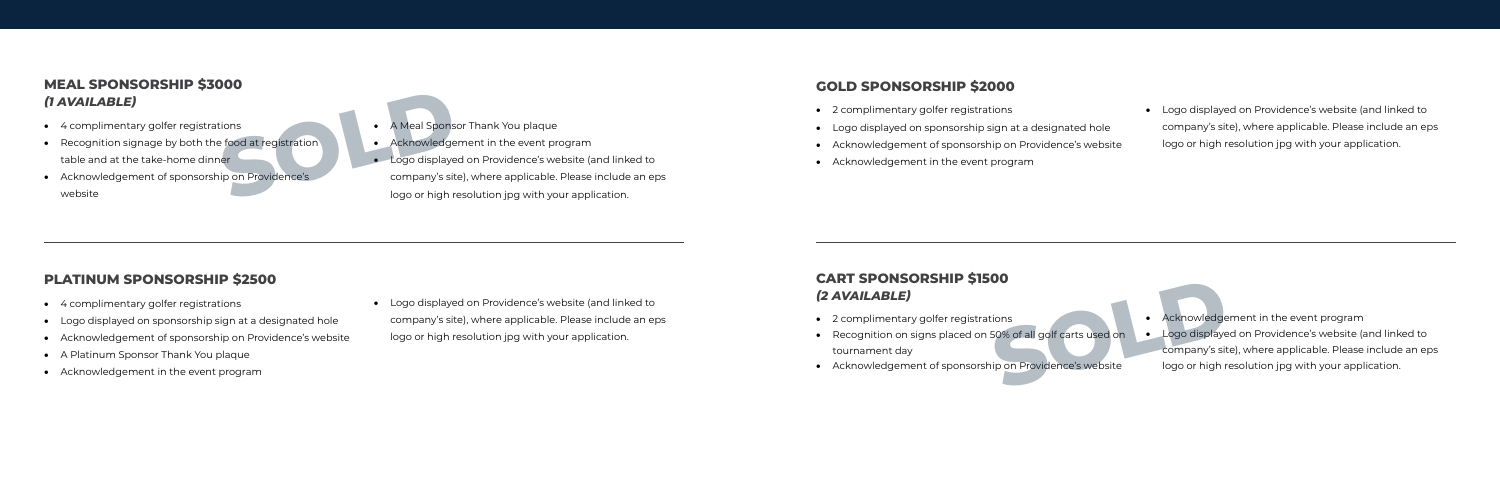### **BRONZE SPONSORSHIP \$500**

- Recognition along with other sponsors in the Putting Green area
- • Acknowledgement of sponsorship on Providence's website
- • Acknowledgement in the event program
- Listing on Providence's website, where applicable

### **DRIVING RANGE SPONSORSHIP \$250**

- • Recognition along with other sponsors at the Driving Range
- • Acknowledgement of sponsorship on Providence's website
- • Acknowledgement in the event program
- • Listing on Providence's website, where applicable

### **PROVIDENCE CLASSIC SUPPORTER**  *GIFT-IN-KIND (SILENT AUCTION/RAFFLE ITEMS)*

• Acknowledgement at event raffle/silent auction table • Report on results of the Golf Classic event

#### **SILVER SPONSORSHIP \$1200**

# **LUNCH SPONSORSHIP \$1000**  *(1 AVAILABLE)*

- • Recognition signage at the lunch
- • 2 complimentary golfer registrations
- • Acknowledgement of sponsorship on Providence's website

Acknowledgement in the event program **OO**<br>
Ins<br>
on Providence's website<br>
Charles Constants Charles Constants On Providence's website

• Listing on Providence's website, where applicable

- • 2 complimentary golfer registrations
- • Recognition on sponsorship sign at a designated hole
- • Acknowledgement of sponsorship on Providence's website
- • Acknowledgement in the event program
- • Logo displayed on Providence's website (and linked to company's site), where applicable. Please include an eps logo or high resolution jpg with your application.

## **HOLE IN ONE CONTEST SPONSORSHIP**  *(3 AVAILABLE)*

- Provide tournament participants with a chance to win your merchandise and, in turn, receive:
- Recognition signage at the designated hole
- • Acknowledgement of sponsorship on Providence's website
	- • Acknowledgement in the event program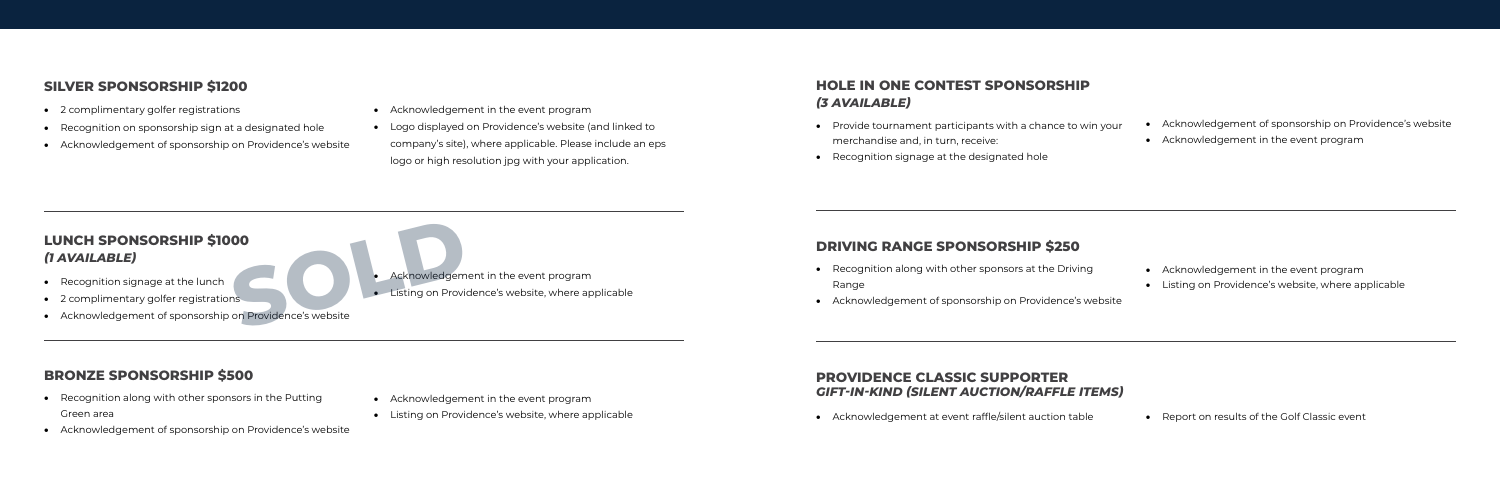Please fill out this form and email it to the attention of Gina Turnbull by May 6, 2022. You may also complete this form online at **Prov.ca/Golf**.

\_\_\_\_\_\_\_\_\_\_\_\_\_\_\_\_\_\_\_\_\_\_\_\_\_\_\_\_\_\_\_\_\_\_\_\_\_\_\_\_\_\_\_\_\_\_\_\_\_\_\_\_\_\_\_\_\_\_\_ *(Name of company/individual)* would like to be a Providence Classic lease check one):

#### **Sponsorship Commitment**

| ponsor for 2022 in the following sponsorship category (ple |  |
|------------------------------------------------------------|--|
|------------------------------------------------------------|--|

| <del>Title Sponsor</del> | Meal Sponsor                                         |  | Gold Silver Sponsor   Silver Sponsor   Providence Classic Supporter |
|--------------------------|------------------------------------------------------|--|---------------------------------------------------------------------|
|                          | Bronze Sponsor     Platinum Sponsor     Cart Sponsor |  | Lunch Sponsor   Driving Range Sponsor                               |
|                          |                                                      |  |                                                                     |

#### **Sponsor Contact Information**

| Contact Name: _ |  |
|-----------------|--|
| Phone:          |  |
| Email:          |  |

*All businesses participating as sponsors will be issued a business receipt equivalent to total cost of their sponsorship package. Individuals participating as sponsors who wish to receive a charitable tax receipt will be receipted for the total cost of their sponsorship package less any registration fees that might be included as a part of their package. This policy acts in compliance with CRA Guidelines for charitable tax receipting.*



# **THANK YOU TO OUR 2021 SPONSORS**

**Title Sponsor | \$5000** Sodexo Canada

**Meal Sponsor | \$3000** NDL Construction

**Platinum Sponsors | \$2500** CHVN 95.1 Radio

Industrial Heat Treating Ltd. Mackenzie Investments/ Onyx Financial Group Rosenort Credit Union W.M. Dyck & Sons (1993) Ltd. Bison Transport The Cheerful Fundation Norstar Industries

**Gold Sponsors | \$2000** Derksen Printers Steinbach Hatchery

**Silver Sponsors**  Harv's Air Jim & Bev Penner Family Allmar Rosenort Motors Ruban Insurance Brokers Three Way Builders Ltd. Boston Pizza Funk's Toyota Spencer Schellenberg Strategic Wealth Mangment of RBC Dominion Securities

Lawton Partners Valley Fiber

**Bronze Sponsors** Kleefeld Construction IDC Communications Print Studio One and Three-Six North Marketing Coldwell Banker Preferred Real Esate Beal Business Brokers and Advisors

**Cart Sponsor** Progressive Real Esate **Lunch Sponsor** Fairway Specialty Vehicles

#### **Driving Range Sponsors**

BSI Insurance, Niverville Chez Koop Premier Printing Ltd. Smith Neufeld Jodoin LLP

**Hole in One Sponsors**  Adventure Power Products Days Inn Fairway Ford







Continued on reverse...